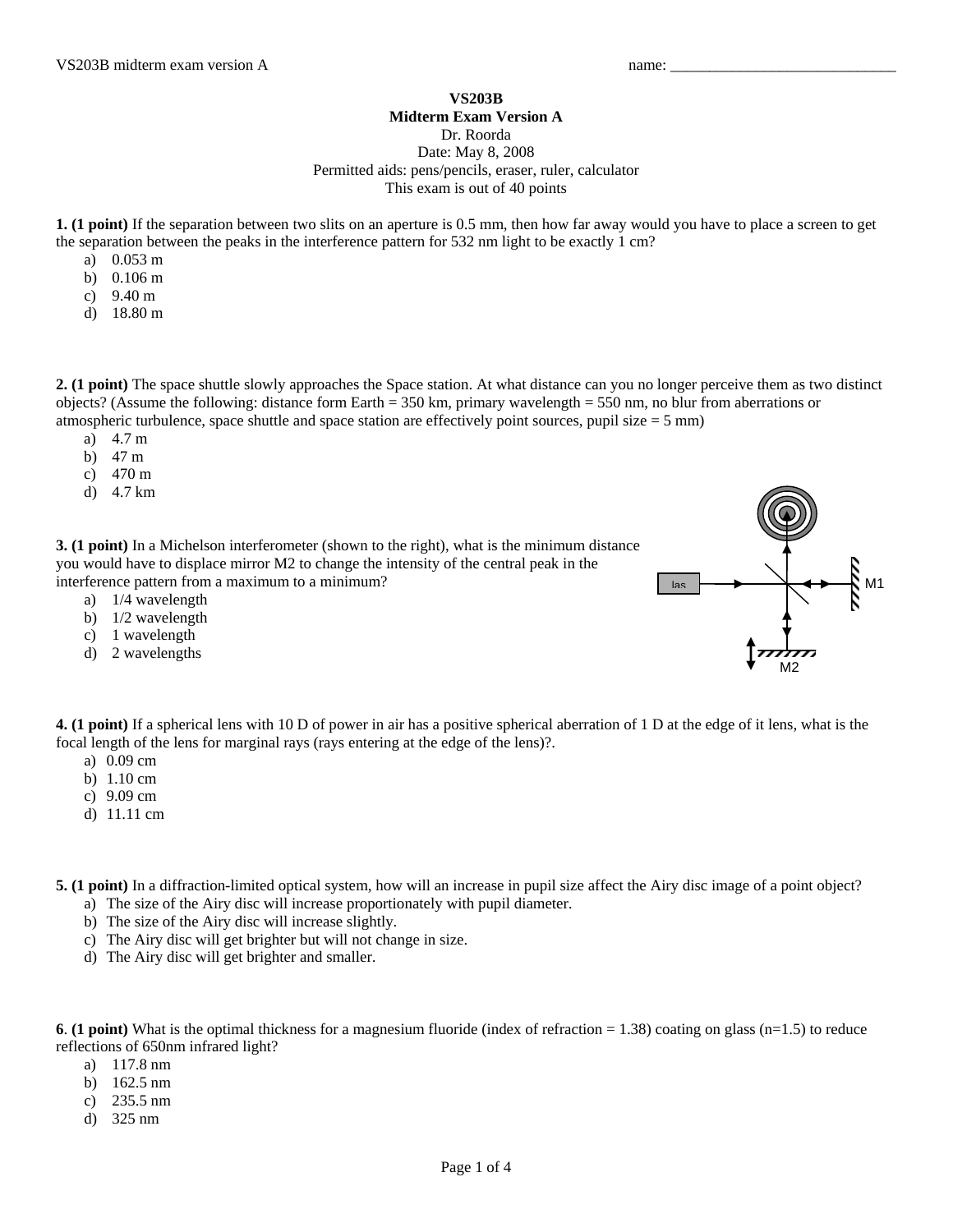## **Problems**

**7. (4 points)** Consider a thin film coating of thickness 200 nm  $(n = 1.30)$  on glass  $(n = 1.5)$ . Select the wavelengths for which reflections are maximized (select 2 out of the 8 below) and the wavelengths for which reflections are minimized (select 2 out of the 8 below). Circle the correct answer (*you must select only four options*)

| $\lambda = 200$ nm  | reflection <b>max</b> or <b>min</b> |
|---------------------|-------------------------------------|
| $\lambda = 260$ nm  | reflection <b>max</b> or <b>min</b> |
| $\lambda = 267$ nm  | reflection <b>max</b> or <b>min</b> |
| $\lambda = 347$ nm  | reflection <b>max</b> or <b>min</b> |
| $\lambda = 400$ nm  | reflection <b>max</b> or <b>min</b> |
| $\lambda$ =520 nm   | reflection max or min               |
| $\lambda = 800$ nm  | reflection <b>max</b> or <b>min</b> |
| $\lambda = 1040$ nm | reflection <b>max</b> or <b>min</b> |
|                     |                                     |

**8. (6 points total)** Two mutually coherent waves traveling in air each have a frequency of 5 x 10<sup>14</sup> Hz. The first wave has an amplitude of 5 units and the second wave has an amplitude of 10 units. The second wave is phase delayed from the first wave by ¼ of a wave.

**a) (4 points)** Write the two wave equations (make sure units are in radians):

| $\overline{\phantom{a}}$<br>►<br>- | .           |  |  |
|------------------------------------|-------------|--|--|
| $\sim$<br>. .                      | <b>UIII</b> |  |  |

**b) (2 points)** What is the resultant intensity of these two combined waves?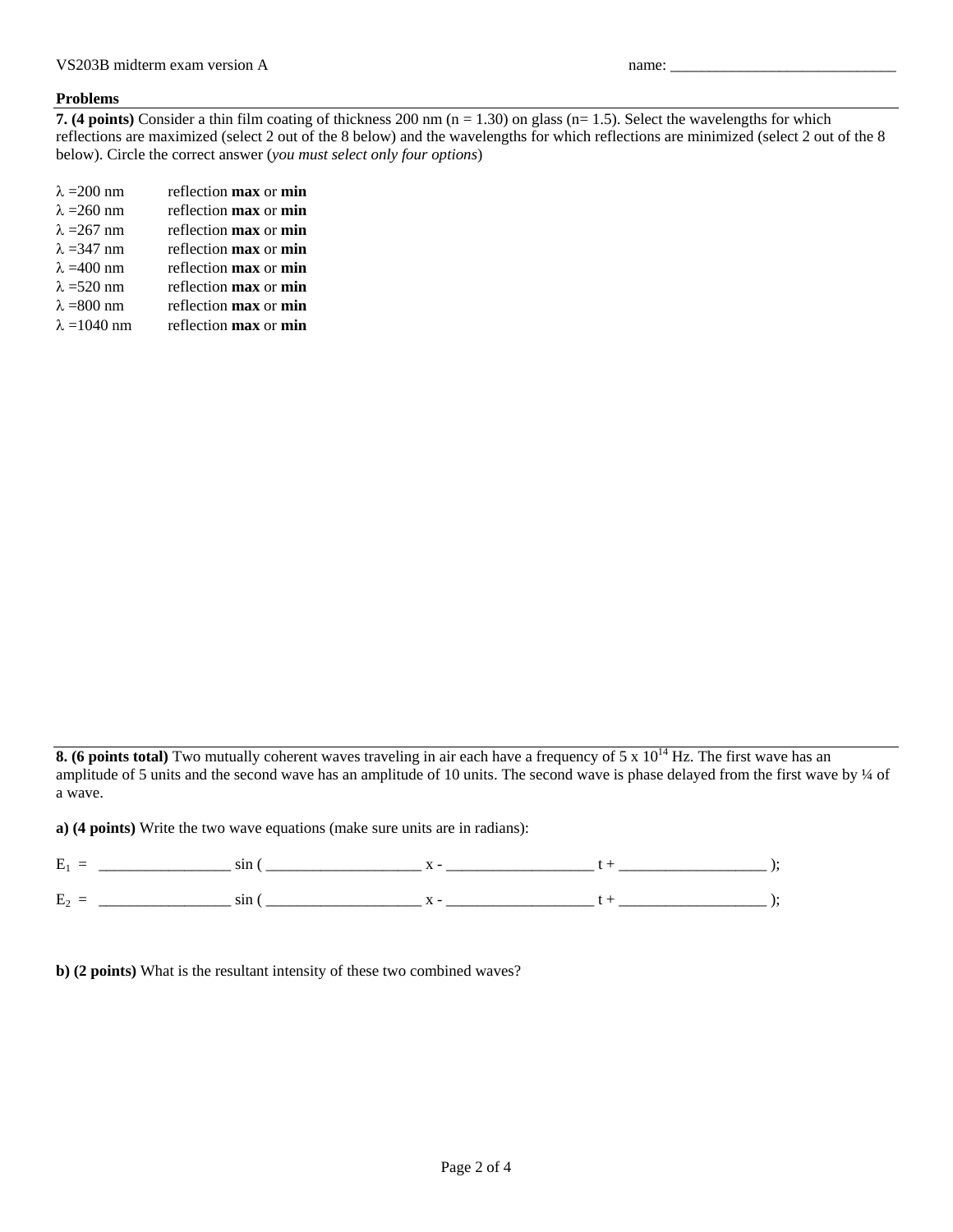**9. (8 points total)** Your patient's myopia continues to progress but he is too cheap to purchase a new pair of glasses every year. As a solution, you suggest that he tilt his glasses downward to increase the spectacle power.

**a)** (4 points) How much does he have to tilt his pair of -8D spectacles  $(n = 1.5)$  downward to get a spherical equivalent power of -8.5 D?

**b) (2 points)** What is the astigmatism in this case?

**c) (1 point)** Which axis has the higher power (in magnitude)?

**d) (1 point)** What axis is the saggital axis?

**10. (5 points total)** Consider a slit aperture that is 0.1 mm wide and 0.3 mm tall placed against a lens with a 50 cm focal length. What is the separation in mm between the peak and the first minimum in the horizontal and vertical directions for a diffraction pattern generated through this aperture with 500 nm light?